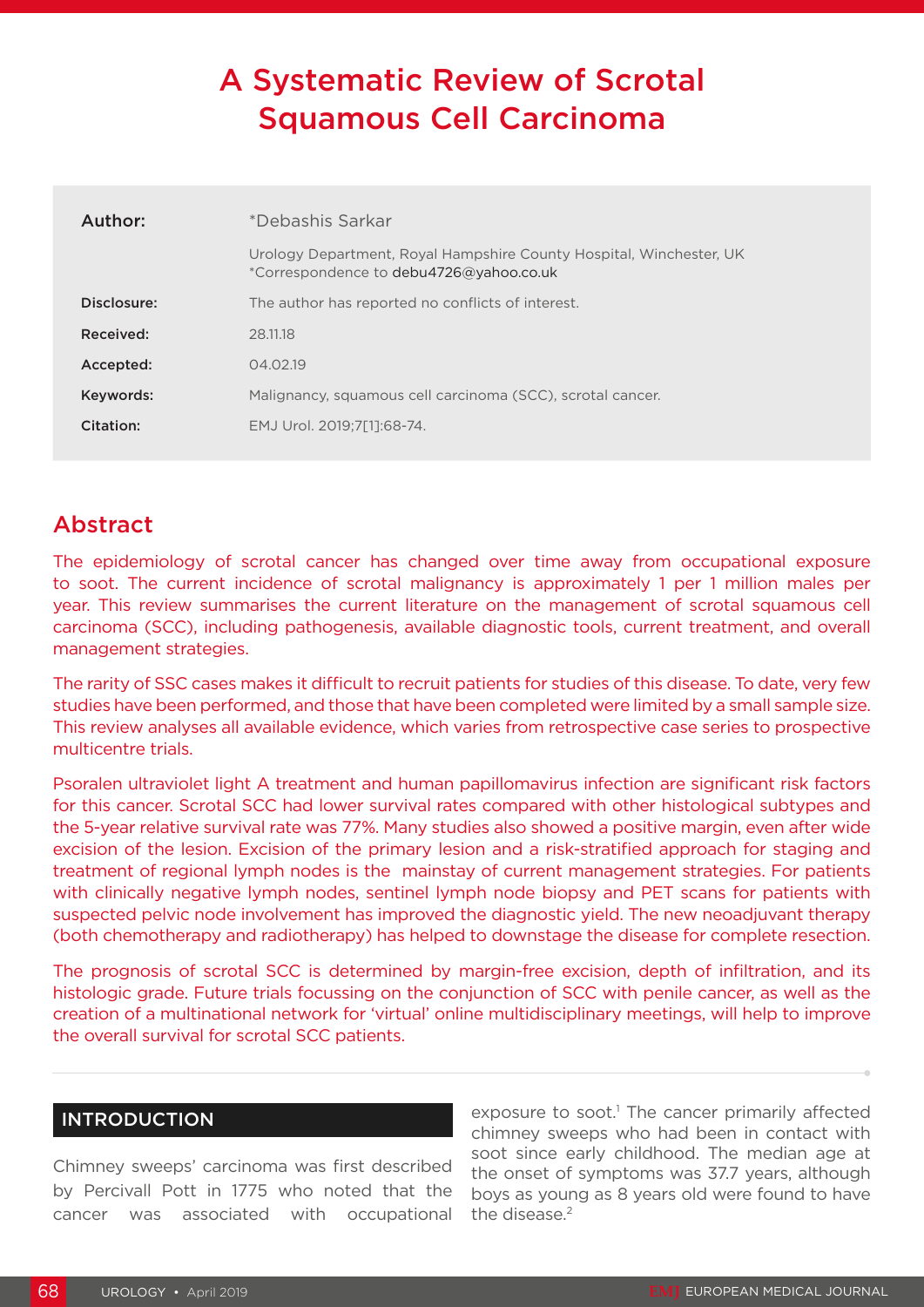It was proposed by W.G. Spencer in 1890 that sweat running down their bodies had caused soot to accumulate in the rugae of the inferior surfaces of the scrotum, with the resulting chronic irritation causing scrotal cancer.3 Back in 1840, a lengthy law was passed making it illegal for anyone under the age of 21 years to sweep chimneys and, in 1875, another law was passed that allowed only registered people to undertake the work, putting an end to the use of young chimney sweeps. These laws have decreased the incidence and changed the aetiology of scrotal cancer over time.<sup>3</sup> The current incidence of scrotal malignancy is approximately 1 per 1 milllion males/year, the same as for penile squamous cell carcinoma (SCC). The rarity of cases of this disease and our understanding of the changing nature of scrotal cancer is the focus of this review, which will summarise the current literature in terms of current scrotal SCC pathogenesis, diagnostic evaluation tools, current treatments, and overall updated management.

Scrotal cancer has a number of histologic sub types: SCC (35%), extramammary Paget's disease (22%), sarcoma (20%), basal cell carcinoma (17%), and melanoma and adnexal skin tumours (6%). SCC is the most common variety. The median (95% confidence interval [CI]) overall survival for localised low-risk scrotal cancers (basal cell carcinoma, extramammary Paget's disease, sarcoma) and localised highrisk scrotal cancers (melanoma, SCC, adnexal skin tumours) was 166 (145–188) and 118 (101–135) months, respectively.4 Patients with regional and distant disease were reported to have poorer overall survival.<sup>5</sup>

The management and follow-up plans for scrotal SCC patients are not well documented in the literature. Surgical excision is the recommended treatment for localised disease, with confirmation of margin clearance. Wound closure can be performed with primary closure, skin grafts, flaps, or by secondary intention. Clear understanding of the management and survival outcomes of this disease can help the urologist to determine the appropriate course of treatment and patient care.

#### PATHOPHYSIOLOGY

Scrotal SCC was the first malignancy recorded to be linked directly to occupational exposure. Scrotal SCC has also been linked to exposure to tar, pitch, different types of lubricating and cutting oils, creosotes, gas production, and paraffin wax pressing.<sup>6-11</sup> As there has been a huge improvement in both working environments and the relevant laws in place, occupational risk factors have not been associated with increased risk of scrotal SCC over the last two decades.12 A nationwide case control study found a significantly increased risk (odds ratio [OR]: 6.7; 95% CI: 1.0–45.6) of developing scrotal SCC with a cumulative lifetime duration of nude sunbathing of 26–150 hours. In addition, the results suggested that the use of sunbeds increases the risk of scrotal SCC (OR: 3.2; 95% CI: 1.0–10.4).13

Moreover, iatrogenic ultraviolet radiation for the treatment of skin diseases was also associated with a high risk of scrotal SCC. In a cohort of men with psoriasis, who had been treated with oral psoralen and ultraviolet A photochemotherapy (PUVA) and followed-up for 12.3 years, Stern et al.<sup>14</sup> found a risk ratio of 95.7 (95% Cl: 43.8–181.8) for genital SCC in PUVA treated patients compared with the general population incidence rates. In patients exposed to high doses of PUVA, the incidence of invasive SCC was 16-times higher (95% CI: 9.4–26.4) than that of patients exposed to low doses. With a further 10 years of follow-up, Stern et al.<sup>6</sup> found a 52.6-fold (95% CI: 19.3–114.6) increase in the incidence of genital SCC in this cohort compared with that expected for the general Caucasian population. Conversely, the link between PUVA and SCC was not confirmed in European prospective studies with relatively short follow-up periods;<sup>15</sup> however, analysis of a large database, with an observation period of at least 14 years, showed a relative risk of 5.6–6.5 for SCC in European men.<sup>16,17</sup> The male genitalia seem to be more susceptible to the carcinogenic effects of PUVA than non-genital areas. The carcinogenic effects of the PUVA therapy include DNA damage accumulation and immunosuppression.<sup>18</sup> There was no increased risk of skin cancer reported in studies assessing the carcinogenic risk of narrow band ultraviolet B, which is used more commonly for treating psoriasis.19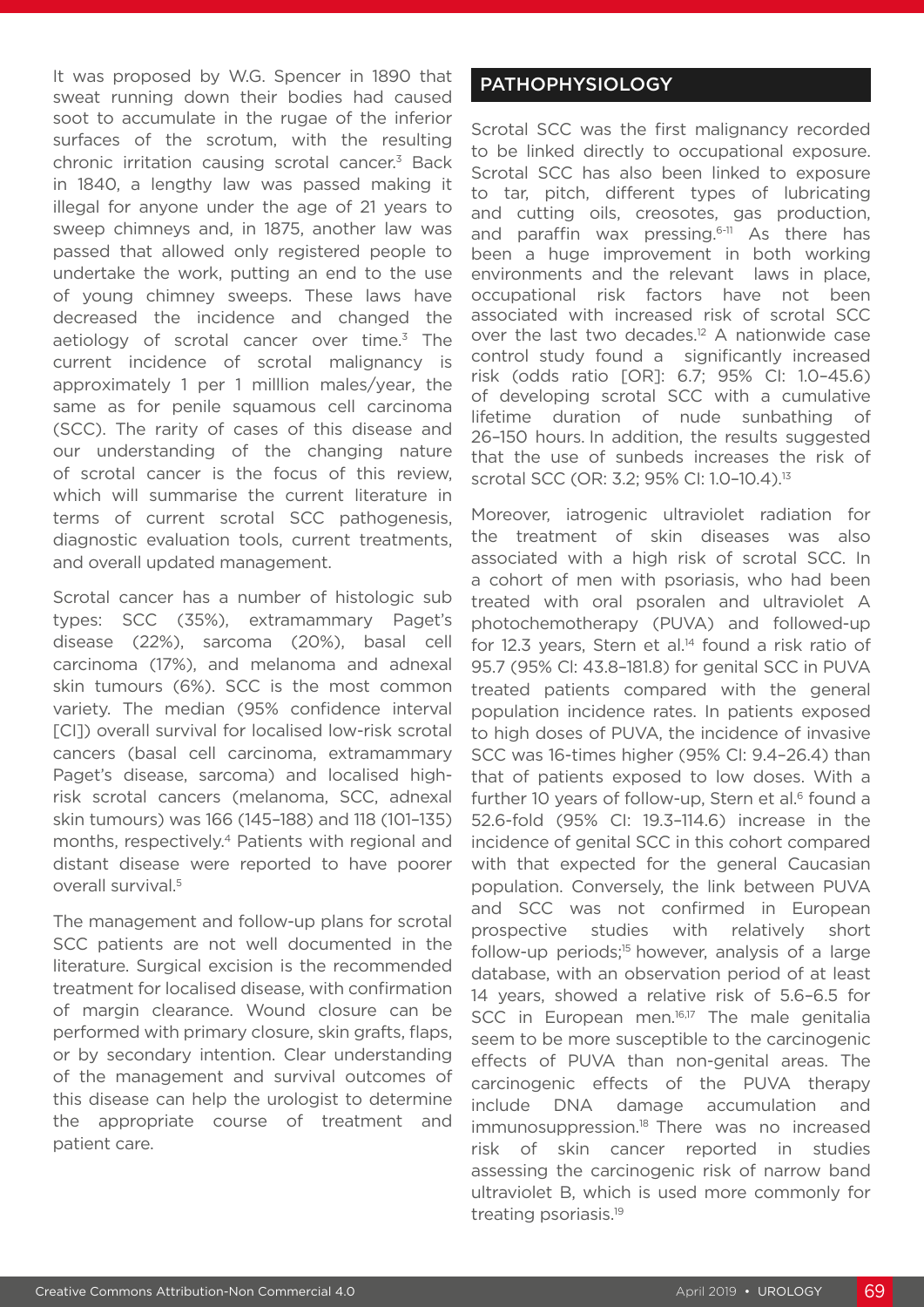Human papillomavirus (HPV) was previously linked to scrotal SCC. In a study of 14 patients at the Mayo Clinic, 6 (42%) had a history and histologic evidence of HPV infection.<sup>5</sup> Matoso et al.<sup>11</sup> evaluated a total of 29 cases of SCC of the scrotum in three North American institutions. These cases occurred between 1999 and 2013. Of 26 cases with available tissue, 7 (27%) tested positive for high-risk HPV serotypes using *in situ* hybridisation. Cases associated with HPV-infected disease displayed a predominantly basaloid or warty morphology and were

characterised by p16 and Ki-67 immunostaining. Similar morphologic and immunohistochemical results in HPV-infected scrotal SCC patients suggested a similar pathogenic pathway to that proposed for penile SCC.20 Furthermore, scrotal SCC may be a manifestation of cutaneous carcinoma risk in immunodeficient patients. Matoso et al.<sup>11</sup> also found that 5 out of 29 patients with SCC of the scrotum had immuno compromised conditions, such as with infection with HIV, after transplantation, and in leukaemia (Tables 1 and 2).

#### Table 1: Published case series with pathophysiology and management of scrotal squamous cell carcinoma.

| <b>Study</b>                       | Number of<br>patients | Design                                | <b>Characteristics</b>                                        | <b>Summary</b>                                                                                                                                                                          |
|------------------------------------|-----------------------|---------------------------------------|---------------------------------------------------------------|-----------------------------------------------------------------------------------------------------------------------------------------------------------------------------------------|
| Stern et al., <sup>6</sup> 2002    | 17                    | Prospective<br>multi-institutional    | Cohort study,<br>892 men treated with<br><b>PUVA</b>          | Dose-dependent increase<br>in the risk of genital<br>tumours in men with PUVA<br>treatment.                                                                                             |
| Seabra et al.,7 2007               | 6                     | Retrospective single<br>institution   | Mean age: 52.0 years<br>(range: 31.0-89.0)                    | 4/6 WLE; 1/6 WLE + SLNB;<br>1/6 was unresectable: 1<br>developed LN metastasis<br>and was treated with<br>chemotherapy and/<br>or radiotherapy and<br>subsequently died.                |
| Wright et al., <sup>8</sup> 2008   | 151                   | <b>SEER</b><br>$(1973 - 2002)$        | Mean age: 68.0 years                                          | SCC had the lowest<br>survival rate compared<br>to other histological<br>subtypes.                                                                                                      |
| Verhoeven et al.,9 2010            | 55                    | NCR (1989-2006)                       | Mean age: 56.5 years                                          | SCC had the lowest<br>survival rate compared<br>to other histological<br>subtypes: 5-year relative<br>survival 77%.                                                                     |
| Johnson et al., <sup>10</sup> 2013 | 269                   | SEER (1973-2006)                      | Age: 65.4±14.9 years<br>staging: LC 205                       | The median OS for<br>patients with SCC was 115<br>(95% Cl: 97-133) months.                                                                                                              |
| Matoso et al., <sup>11</sup> 2014  | 29                    | Retrospective,<br>multi-institutional | Age: 55.0 years<br>(range: 30.0-74.0)<br>follow up: 37 months | 25/29 WLE; 1/29 WLE +<br>LND; 3/29 imiquimod post<br>WLE. Common risk factors<br>include HPV infection,<br>immunocompromised<br>states, and chronic scrotal<br>inflammatory conditions. |

DD: distant disease; LC: local disease; LN: lymph node; LND: lymphadenopathy; NCR: Netherlands Cancer Registry; OS: overall survival; PUVA: psoralens and ultraviolet A radiation; RL: regional lymph node; SCC: squamous cell carcinoma; SEER: surveillance, epidemiology and end results; SLNB: sentinel lymph node biopsy; WLE: wide local excision.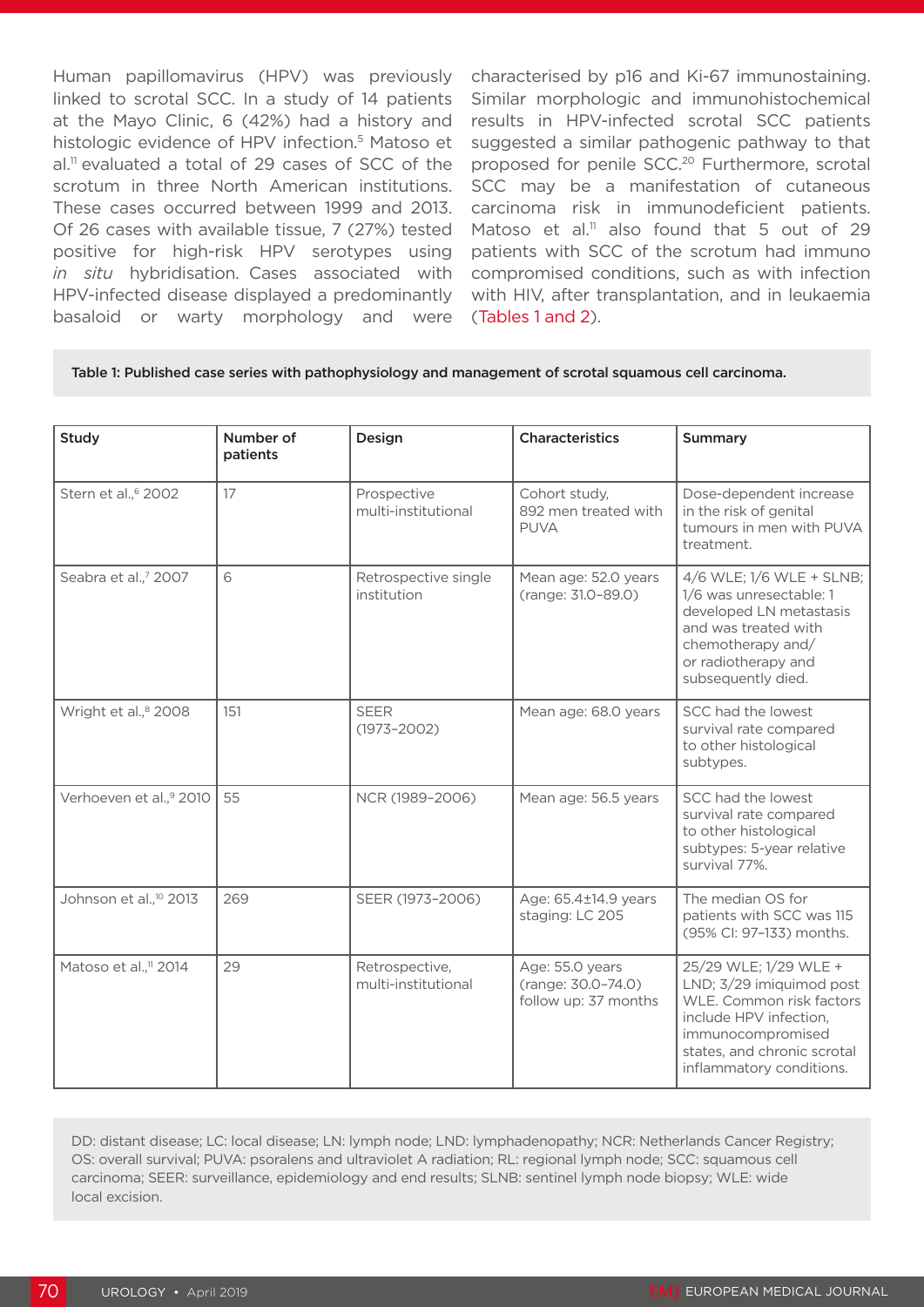#### Table 2: Squamous cell carcinoma treatment outcome with pathophysiology.

| <b>SCC</b>                                                                    | Pathophysiology                                                                                                                                                                   | <b>Staging</b>                                                            | <b>Findings</b>                                        | <b>Outcomes</b>                                                                   |
|-------------------------------------------------------------------------------|-----------------------------------------------------------------------------------------------------------------------------------------------------------------------------------|---------------------------------------------------------------------------|--------------------------------------------------------|-----------------------------------------------------------------------------------|
| Matoso et al., <sup>11</sup> 2014 (n=29;<br>median follow-up:<br>37 months)   | Condylomas, other skin cancers,<br>immunocompromised state<br>(HIV, kidney transplantation,<br>leukaemia/lymphoma infection/<br>inflammatory conditions), and<br>tanning bed use. | In situ (19/29 invasive<br>(10/29 inguinal lymph)<br>node involved (3/29) | Positive<br>margins<br>(13/29)<br>recurrence<br>(3/29) | <b>18 NED</b><br>3 alive with<br>disease<br>3 deaths not<br>from SCC<br>5 No data |
| Andrews et al., <sup>5</sup> 1991(n=14;<br>mean follow-up: 84 months)         | Psoriasis treated with coal<br>tar and arsenic, human<br>papillomavirus, and cutaneous<br>epitheliomas.                                                                           | Stage 1 (8/14)<br>Stage 2 (3/14)<br>Stage 3 (3/14)                        | Unknown                                                | <b>11 NED</b><br>3 deaths<br>from SCC                                             |
| Parys and Hutton., <sup>21</sup> 1991<br>(n=11; median follow-up:<br>unknown) | Industrial exposure to machine<br>oils and tar.                                                                                                                                   | Stage 1 (9/11)<br>Stage 2 (1/11)<br>Stage 3 (1/11)                        | Unknown                                                | 2 deaths<br>from SCC                                                              |

NED: No evidence of disease; SCC: squamous cell carcinoma.

#### Table 3: Staging scrotal cancer.

| <b>Stage</b>   | Primary tumour                                            | Regional lymph node       | <b>Distant metastasis</b> |
|----------------|-----------------------------------------------------------|---------------------------|---------------------------|
| $\circ$        | TiS                                                       | No.                       | M <sub>O</sub>            |
|                | $T1 =$ tumour size <2 cm                                  | No.                       | M <sub>0</sub>            |
| $\overline{2}$ | $T2 =$ tumour size (2-5 cm)<br>$T3$ = tumour size $>5$ cm | <b>No</b>                 | <b>MO</b>                 |
| 3              | T4 = Deeper extra dermal<br>structure<br>Any T            | No.<br>N1 (Regional node) | <b>MO</b>                 |
| $\overline{4}$ | Any T<br>Any T                                            | N <sub>1</sub><br>Any N   | <b>MO</b><br>M1           |

M: metastasisation; dN: number of affected nearby lymph nodes; N: node; T: tumour; TiS: carcinoma *in situ.* 

Recognised risk factors for SCC include:

- **>** Occupations such as chimney sweeps and tar and paraffin workers. Also, occupations with exposure to mineral and cutting oils, printing, and metal working, such as car and aeroplane manufacturers, car mechanics, commercial printers, aluminum workers, shale oil workers, pitch workers, engineers, steel production workers, and cavalry personnel.
- **>** Exposure to carcinogenic metals (e.g., arsenic, nickel, and chromium).
- **>** Chronic mechanical irritation.
- **>** Chronic inflammatory states (e.g., chronic lymphoedema and surgical scars).
- **>** Lifestyle factors (e.g., poor personal hygiene and smoking).
- **>** Viruses (e.g., HPV).
- **>** Exposure to ionising radiation.
- **>** Exposure to iatrogenics (e.g., coal, tar, PUVA, radiotherapy, nitrogen mustard, and Fowler's solution).
- **>** Immunosuppression (e.g., acquired and inherited immunodeficiency, and posttransplant immunosuppression).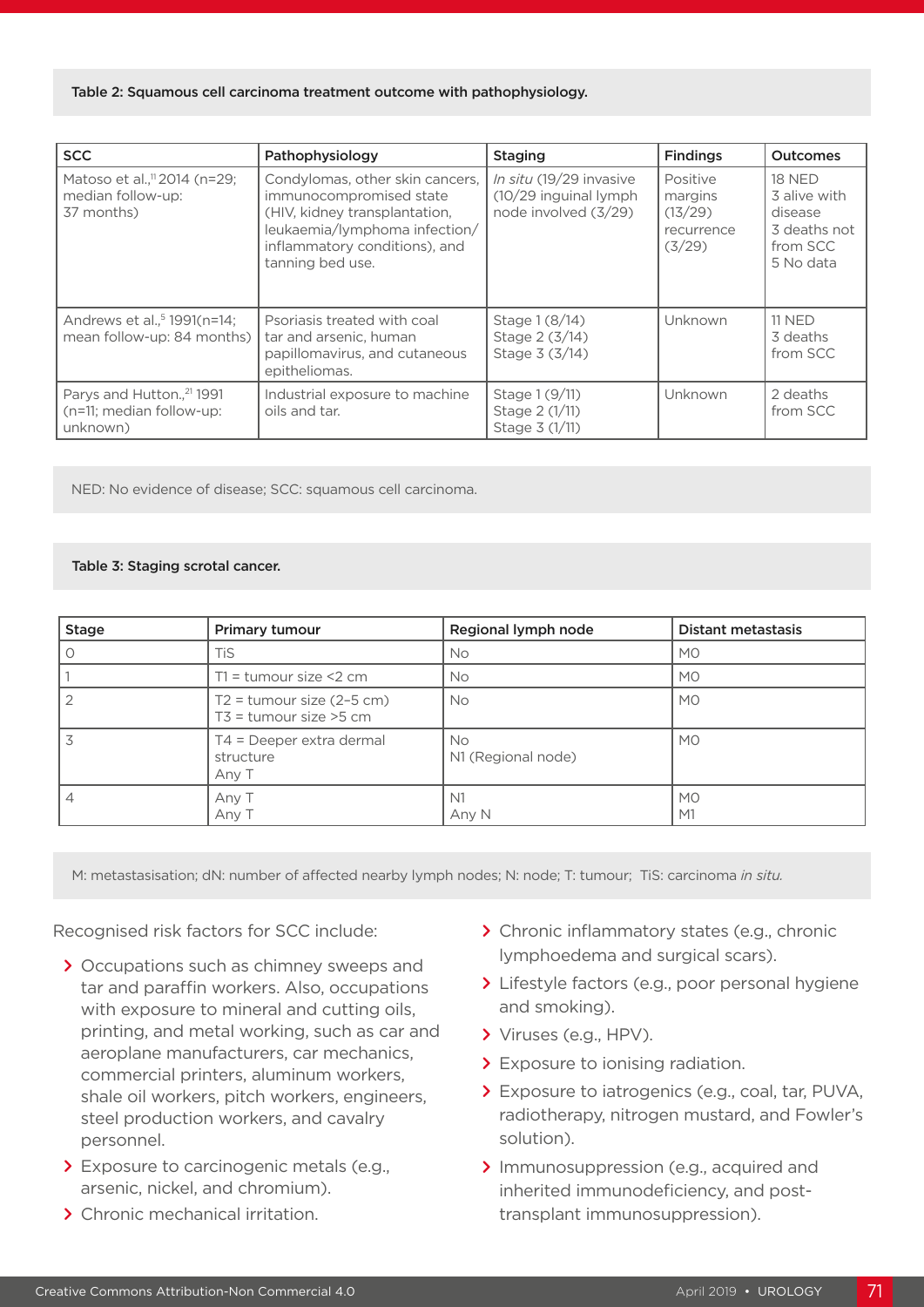### DISEASE STAGING

The most commonly used staging system is the Lowe modification of the system proposed by Ray and Whitmore.<sup>22</sup> It is based on the extent of local disease and the level of metastasis (Table 3). Diagnostic evaluation of scrotal cancer also depends on various pathologic subtypes and proper disease staging. Inguinal lymph nodes are common sites for metastasis in cases of invasive disease.

### CLINICAL EXAMINATIONS OR INVESTIGATIONS

Excisional biopsy is required for the lesions to determine the histology of the scrotal cancer. Evaluation of non-localised disease and metastases can be performed through careful physical examination and cross-sectional imaging modalities, such as CT scanning or MRI; however, MRI is better for soft tissue lesion assessment. PET scanning should be considered if there is suspected pelvic lymph node involvement or beyond.23-27

Advanced disease may invade the testes or penis. This diagnosis is confirmed by histologic evaluation, and several areas should be sampled to determine the boundary of extension and depth of invasion. The scrotum has the same lymphatic drainage pattern as the penis. Tumours usually spread stepwise from the inguinal lymph nodes to the pelvic lymph nodes.

Interestingly, the scrotal lymphatics do not appear to cross the median raphe and drain into the ipsilateral superficial inguinal lymph nodes. Therefore, tumours without involvement of the median raphe rarely metastasise to the opposite inguinal site.23 Because of similarities in location and histology, the clinical workup for scrotal SCC is quite similar to that of penile cancer. Routine imaging examinations include pelvic and/or abdominal CT scans and chest radiographs. Other tests, such as chest CT or PET-CT and bone scans, may be used when indicated.<sup>23-27</sup>

#### LYMPH NODE MANAGEMENT

Physical examination and cross-sectional imaging techniques are inaccurate for determining lymph node metastasis in cases of invasive scrotal SCC.<sup>24</sup> An inflammatory reaction may cause enlargement of the inguinal lymph nodes and fine needle aspiration cytology is the easiest way to confirm metastasis; however, the examination is only helpful if the results are positive. If the fine-needle aspiration cytology is negative and a lymph node is still palpable after antibiotic treatment, an excision biopsy is advised.25 In cases of clinically negative inguinal nodal basin, approximately 23% of patients will harbour occult metastases.26 However, ultrasound with fineneedle aspiration cytology reportedly failed to identify 35% of inguinal sampling with metastatic lymph nodes.<sup>26</sup> On the contrary, the addition of dynamic sentinel lymph node biopsy increased the detection rate to 95% and can serve as an alternative to prophylactic lymph node dissection in dedicated centres.<sup>26</sup> For pelvic lymph node metastases, fluorodeoxyglucose PET-CT scan reportedly showed a sensitivity of 91%, a specificity of 100%, and a diagnostic accuracy of 96% in a pilot study of 28 pelvic basins.27,28

#### MANAGEMENT AND OUTCOME

The primary treatment modality for scrotal carcinoma is surgery. Treatment for all varieties of histology requires surgical removal of the malignancy. Adjuvant treatments, including radiation therapy and chemotherapy, can be considered. Dai et al.<sup>29</sup> reported a case series of 10 patients with scrotal carcinoma in which all patients were treated with wide surgical excision only. After an average follow-up of 47 months, 8 patients were in good health without any recurrence. One patient developed left inguinal lymph node metastasis at 21 months that was successfully treated with bilateral inguinal lymphadenectomy, and the final patient developed bilateral pulmonary metastasis at 48 months and was palliatively treated with chemotherapy.<sup>29</sup> Neoadjuvant therapy (both chemotherapy and radiotherapy) has also been recommended to downstage (reduction of the tumour size and lymph node status, thus improving the stage of the disease) a very large lesion to achieve complete resection.30,31 Adjuvant RT in combination with chemotherapy (methotrexate, bleomycin, and cisplatin) for four cycles is also recommended to achieve better disease-free survival.<sup>32</sup>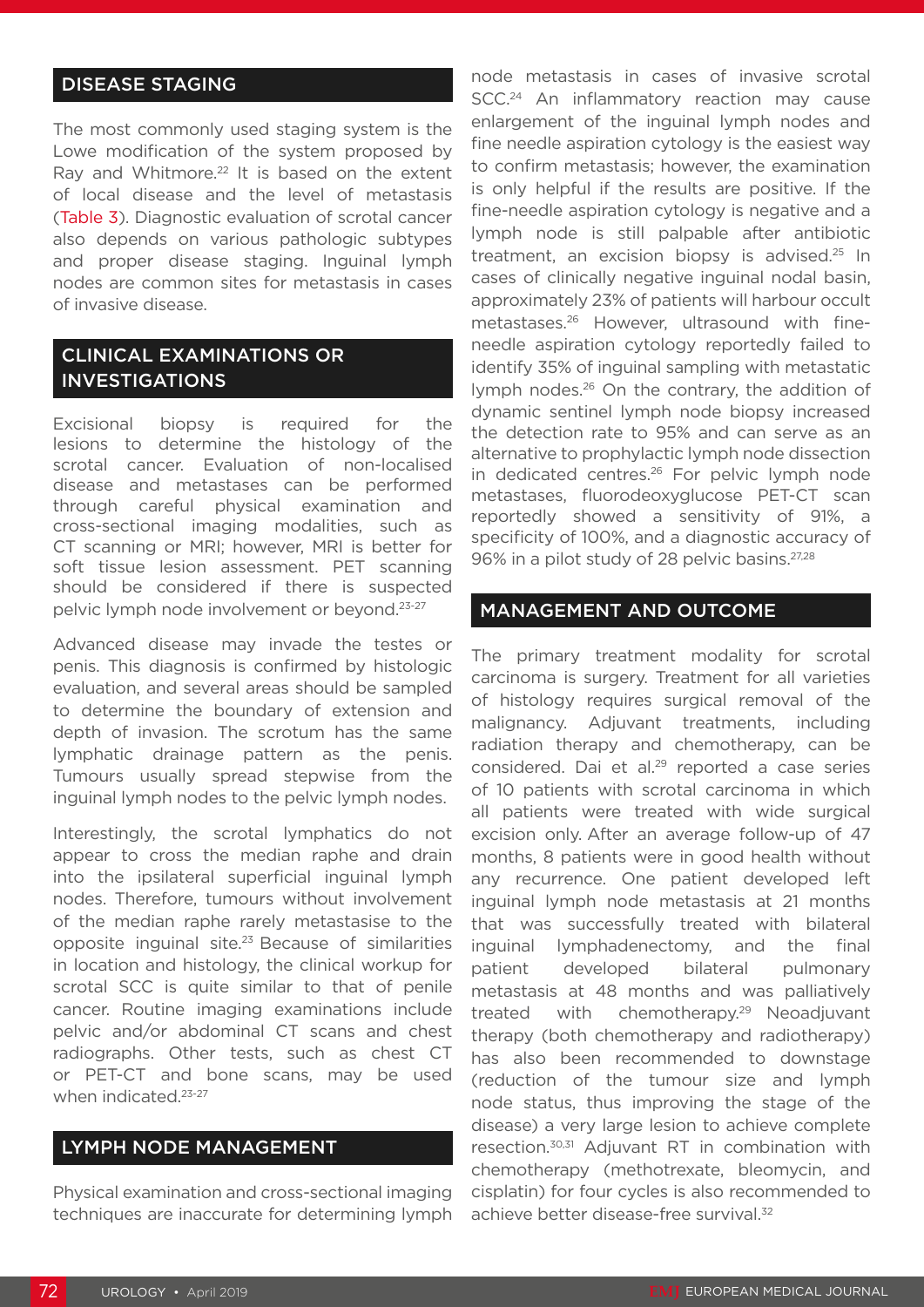The prognosis in scrotal SCC depends on various factors, such as the age of the patient; size, grade, and stage of the tumour; and extent of surgery. It has been reported that the status of surgical margin is an important predictor for local and/or regional tumour control. It has also been reported that the surgical margin is still positive despite wide excision with a 2 cm margin.<sup>33</sup> Frozensection could have been a potential solution to this situation; however, no studies have mentioned this important diagnostic tool. Treatment outcomes of scrotal SCC in published case series are shown in Table 2.

In summary, for a patient with scrotal carcinoma and inguinal lymph node metastasis, surgical treatment followed by adjuvant chemoradiotherapy may achieve palliative tumour control and symptom relief; however, close follow-up is warranted to evaluate longterm treatment management. The author has published a case report of a patient in whom scrotal cancer had clear blood supply from the spermatic cord. The patient was followed-up for 5 years to check for recurrence.<sup>34</sup>

#### FOLLOW-UP PLANNING

Every patient should be followed-up with history and physical examination (including skin) every 3 months for 2 years, then every 6 months for 3 years, then annually for life. $35$ Patient education regarding sun protection and self-examination of the skin for regional disease recurrence needs to be mentioned during consultations.

Any recurrence should be treated by local excision. For new regional disease, regional lymph node dissection should be considered.35 Regional recurrence or distant metastases should be reviewed and discussed in a multidisciplinary team setting for consideration of combined chemo-radiotherapy. Depending on the literature, the 5-year overall survival rates for low-risk risk scrotal cancers (sarcoma, extramammary Paget's disease, and basal cell carcinoma) and high-risk scrotal cancers (melanoma, SCC, and adnexal tumours) are about 75% and 55%, respectively.35

#### EMERGING TREATMENT

The era of targeted molecular and immuno therapies holds promise for the management of advanced SCC.<sup>36</sup> Cetuximab, an anti-epidermal growth factor receptor (EGFR) monoclonal antibody, is now an approved agent for treatment of head and neck SCC.<sup>37</sup> Emerging therapies for head and neck SCC include EGFR tyrosine kinase inhibitors, vascular endothelial growth factor receptor inhibitors, insulin-like growth factor receptor inhibitors, and inhibitors of the PI3K/AKT/mTOR pathway, which may have a role in the treatment of patients with scrotal SCC in the future.<sup>38</sup> However, current data on the efficacy of such therapies for patients with scrotal SCC is lacking. Recently, Lavens et al.39 showed increased EGFR expression in penile SCC. Carthon et al.<sup>40</sup> evaluated EGFR targeted therapy in patients with advanced penile or scrotal cancer in a retrospective case series of 24 patients. Only 1 of 24 patients had scrotal SCC. This patient developed metastases to the right groin with disease progression despite paclitaxel, ifosfamide, and cisplatin chemotherapy. The addition of EGFR-targeted therapy led to a reduction in tumour burden and thereby allowed resection of metastatic deposits. This was the only patient reported to be disease-free 38 months post EGFR therapy.<sup>40</sup> Further correlative-biology studies are needed to establish EGFR status in scrotal SCC tissue and response to EGFR targeted therapies in a prospective fashion. Due to the low incidence of scrotal SCC, a multicentre collaboration would be needed. Further genomic and molecular characterisation of scrotal SCC will be important in identifying key pathways and developing therapeutic targets in the future.

#### **CONCLUSION**

Although historically considered an occupational disease, the epidemiology of scrotal SCC has changed in recent years. Nowadays, iatrogenic conditions, such as PUVA and immuno suppression, and HPV infection play a significant role in the risk of developing this cancer. Surgery is the mainstay of the treatment algorithm for scrotal SCC. Excision of the primary lesion and a risk-stratified approach for the staging and treatment of regional lymph nodes is advisable. For patients with high-risk disease and negative clinical lymph nodes, sentinel lymph node biopsy can mitigate the morbidities of full groin dissection and possibly identify those with early occult disease.<sup>24-27</sup>